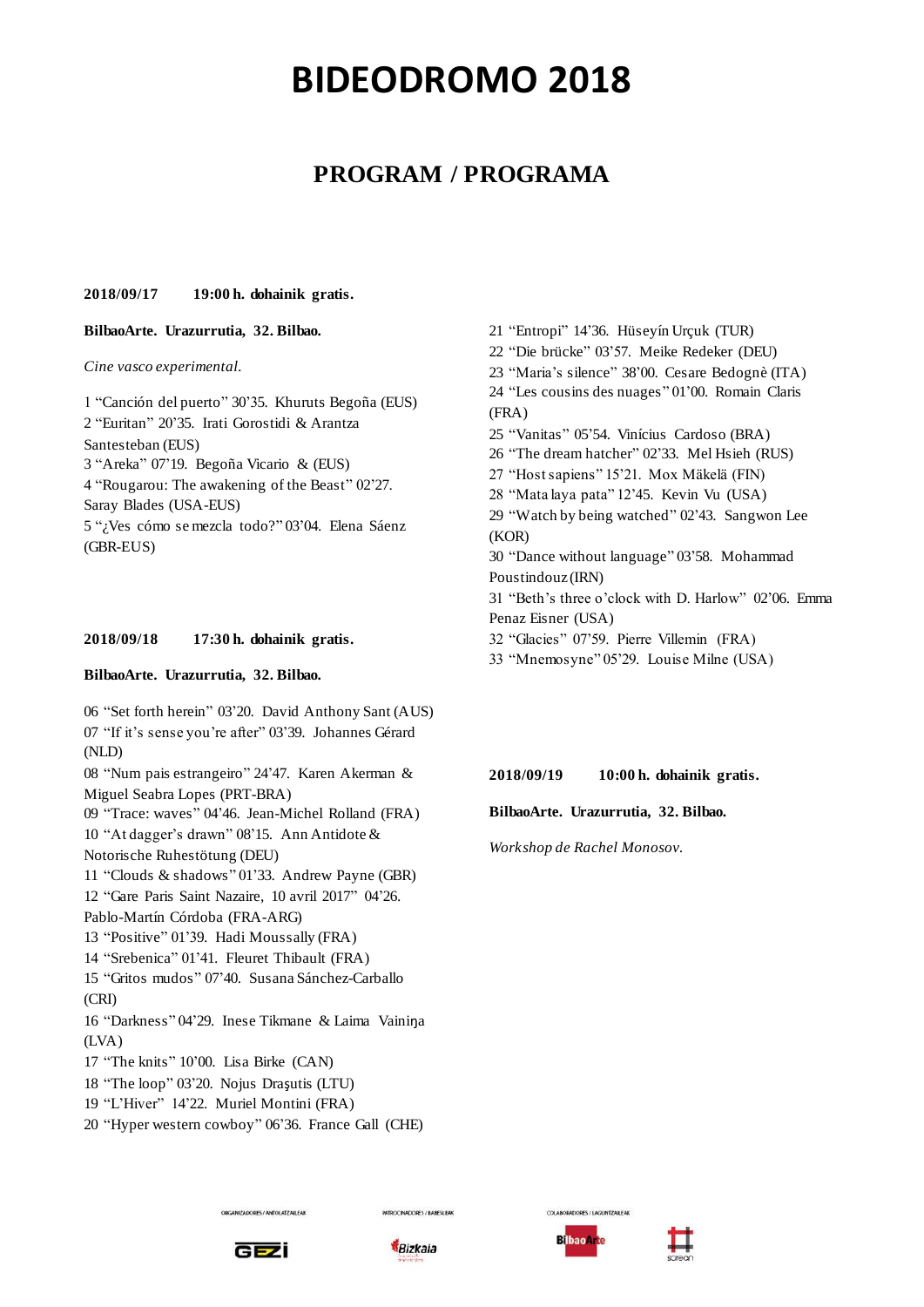#### **2018/09/19 17:30 h. dohainik gratis.**

#### **BilbaoArte. Urazurrutia, 32. Bilbao.**

34 "Juno" 04'30. M. Dianela Torres (MEX) 35 "Dvalemodus" 08'59. Bieke Depoorter & Mattias de Craene (DEU-BEL) 36 "Garoto transcodificado a partir de fosfeno" 02'03. Rodrigo Faustini (BRA) 37 "Songs of fortune" 08'40. Veronika Burger (AUT) 38 "Cake d'amour" 03'01. Kika Nicolela (BRA) 39 "La Défense en loop" 05'32. Isabella Gresser (DEU) 40 "Trimalchio" 04'17. David Sindel & Nathan W. Burke (AUS) 41 "Paragem" 00'59. Matheus Borgatto (BRA) 42 "Pivot" 05'59. Maki Satake (JPN) 43 "Where am I" 03'28. Stella Meris (DEU) 44 "Hey dude" 03'33. Davide De Lillis (ITA) 45 "Belgiac" 13'33. Eva Depoorter (USA-BEL) 46 "By the sea" 01'50. Jaime Neves (PRT) 47 "Zang tumb tumb" 06'49. Tias Banerjee (IND) 48 "Backing away from Yayoi Kusama" 02'36. Neil Ira Needleman (USA) 49 "Untitled (particle dance 06\_03)" 05'35. A. Bill Miller (USA) 50 "I am staying here: Morning" 04'02. Natasha Babenko (USA) 51 "Penumbra" 07'21. Justin & Lindy Fines & Freddy Arenas (USA) 52 "Film loop 31: Shisendo" 01'30. Michael Lyons (JPN) 53 "Breathing still" 08'03. Jill Daniels (GBR) 54 "Call me" 02'41. Emalia Mattia (ITA) 55 "Telekinetic pleasures" 08'07. Daniel Fawcett & Clara Pais (GBR) 56 "Desprendimiento de la pasión" 03'00. Isaac Ruiz Gastélum (MEX) 57 "The stream VIII" 06'54. Hiroya Sakurai (JPN) 58 "The advantage of the painter" 05'00. Nэпo Вэlchэv (BGR) 59 "Vibraciones" 01'34. Camila Ausente (MEX) 60 "Hard lines" 02'10. Öllinger & Wirnsperger & Rainer (AUT)

61 "About one photo" 01'02. Reza Golchin (IRNl) 62 "The secret of Octo" 02'08. Teresa Leung (HKG) 63 "Silencers" 04'56. M. Kardinal (DEU) 64 "In search of Martin Klein" 18'52. Joseph Wilcox (USA) 65 "Whole to part" 12'00. S. Vahid Hoseyni Nami (IRN) 66 "Amorphous" 04'12. Dadans & Neslihan Koyuncu (TUR) 67 "Widow's peak: The kiss of Death" 00'53. Amy Bassin & Mark Blickley (USA)

68 "Little baggy" 19'11. Kuesti Fraun (DEU)

#### **2018/09/20 10:00 h. dohainik gratis.**

#### **BilbaoArte. Urazurrutia, 32. Bilbao.**

*Workshop de Rachel Monosov.*



.<br>DRGANIZADORES / ANTOLATZAILEA



**PATROCINADORES / BABESLEA** 



**COLABORADORES / LAGUNTZAILEA** 

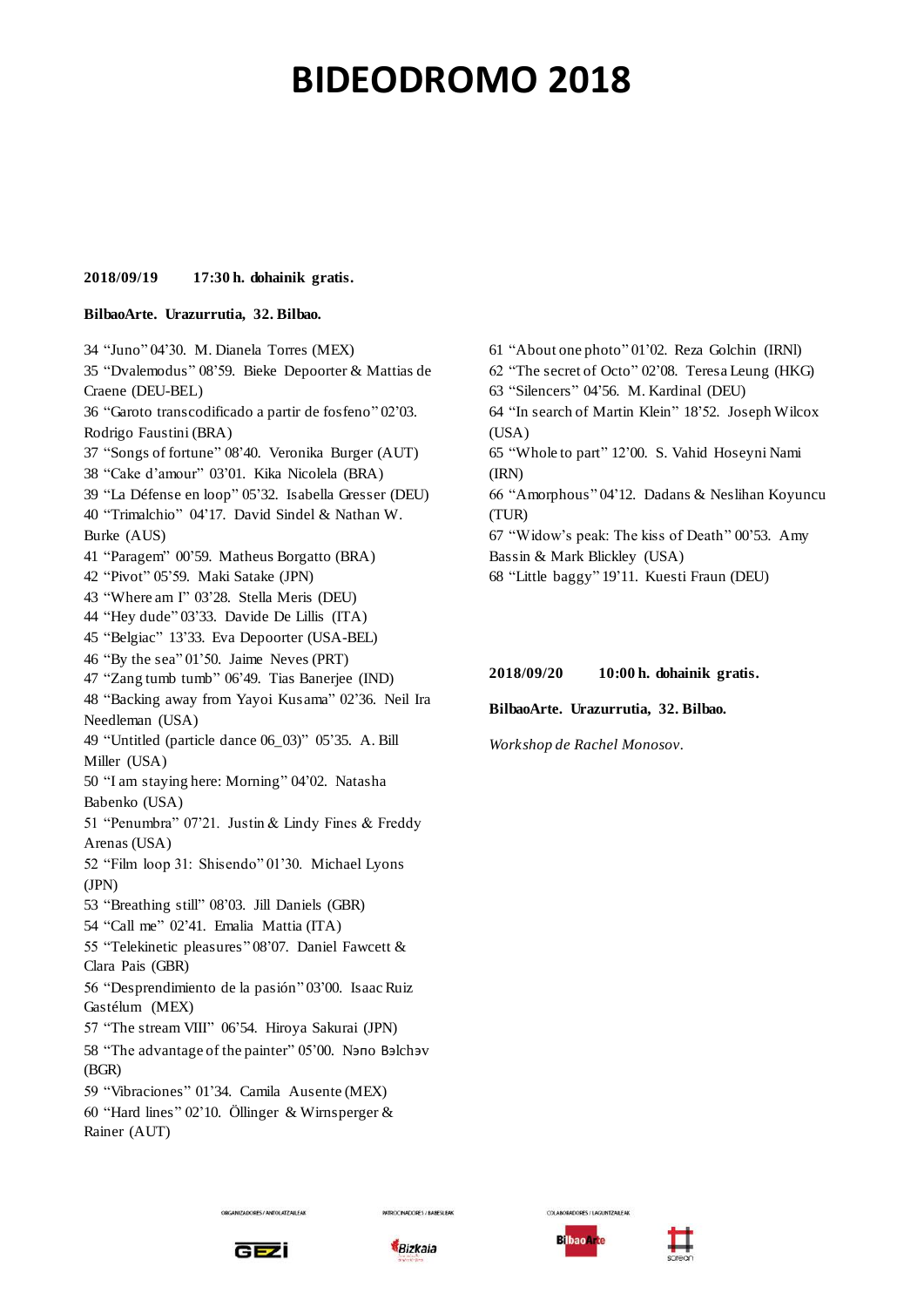### **2018/09/20 17:30 h. dohainik gratis.**

#### **BilbaoArte. Urazurrutia, 32. Bilbao.**

69 "Theek" 02'24. Pranav Bhasin (IND) 70 "Hollie" 06'12. Mademoisselle L (FRA) "Dull hope" 02'45. Brian Ratigan (USA) "Am katzentisch" 13'46. Justine Z. Bauer (DEU) "Breach" 06'14. Lorenzo Monti (AUS-MCO) "Flatland" 14'34. Alireza Keymanesh & Amir Pousti (IRN) "Travel notebooks: Bilbo, Bizkaia, Spain" 03'07. Silvia De Gennaro (ITA) "Topics of the day" 00'52. Bransha Gautier (AUT) "XI – A força" 03'01. Amin & Bley & Bueno & Monnerat (BRA) "Time colLapse" 03'37. Athina Kanellopoulou (GRC) "Scopique" 11'57. Alexa-Jeanne Dubé (CAN) "De vrouw de oneindig wilde zijn" 10'34. Sanne Smits & Celine Daemen (NDL) "In film / on video" 03'14. Ignacio Tamarit (ARG) "Matchituka" 11'01. Nuno Barreto (AGO) "Catalogue volume 10" 05'58. Dana Berman Duff (USA) "Please step out of the frame" 04'24. Karissa Hahn (USA) "Toogie's trip to Bukuokuka" 23'20. Clare Chong (SGP) "Animal" 06'11. Laura Arensburg (ARG) "Das gelbe vom ei" 01'30. Vera Sebert & Elisabeth Pfeiffer (AUT) "Creating Neptune" 06'38. Sebastião Varela (GBR-PRT) 89 "Planet Z – Surprise egg" 06'51. Maria Björklund (FIN) "H" 02'12. Roberto Biadi (ITA) "Chair et canon" 03'17. Yann Chevalier Sarris (FRA) "Soft porno" 05'35. Cristina Gardumi (ITA) "Drawn maze" 00'58. Dave Merson Hess (USA) "Alarm im all" 02'26. Thomas Jordan (DEU)

95 "Coal is dead" 02'59. Lisa Maris McDonell (AUS)

96 "Motivations" 00'38. Okan Yacizi (TUR) 97 "About Licht light" 02'40. Saebom Kim & Yoonhee Kim (KOR) 98 "Women & power" 01'58. Meg Earls (GBR) 99 "Opaque" 03'19. Elena Wiener (DEU) 100 "Noosh piano" 01'01. Francesca Levi (GBR-ITA) 101 "Circuit sesión CS#002" 02'08. Fabian Grobe (DEU) 102 "A home" 08'58. Riika Haapasaari (FIN) 103 "Basketball" 04'13. Anthony Schubert (USA)

#### **2018/09/21 10:00 h. dohainik gratis.**

#### **BilbaoArte. Urazurrutia, 32. Bilbao.**

*Workshop de Rachel Monosov.*



ORGANIZADORES / ANTOLATZAILEA



**PATROCINADORES / BABESLEA** 



**COLABORADORES / LAGUNTZAILEA**